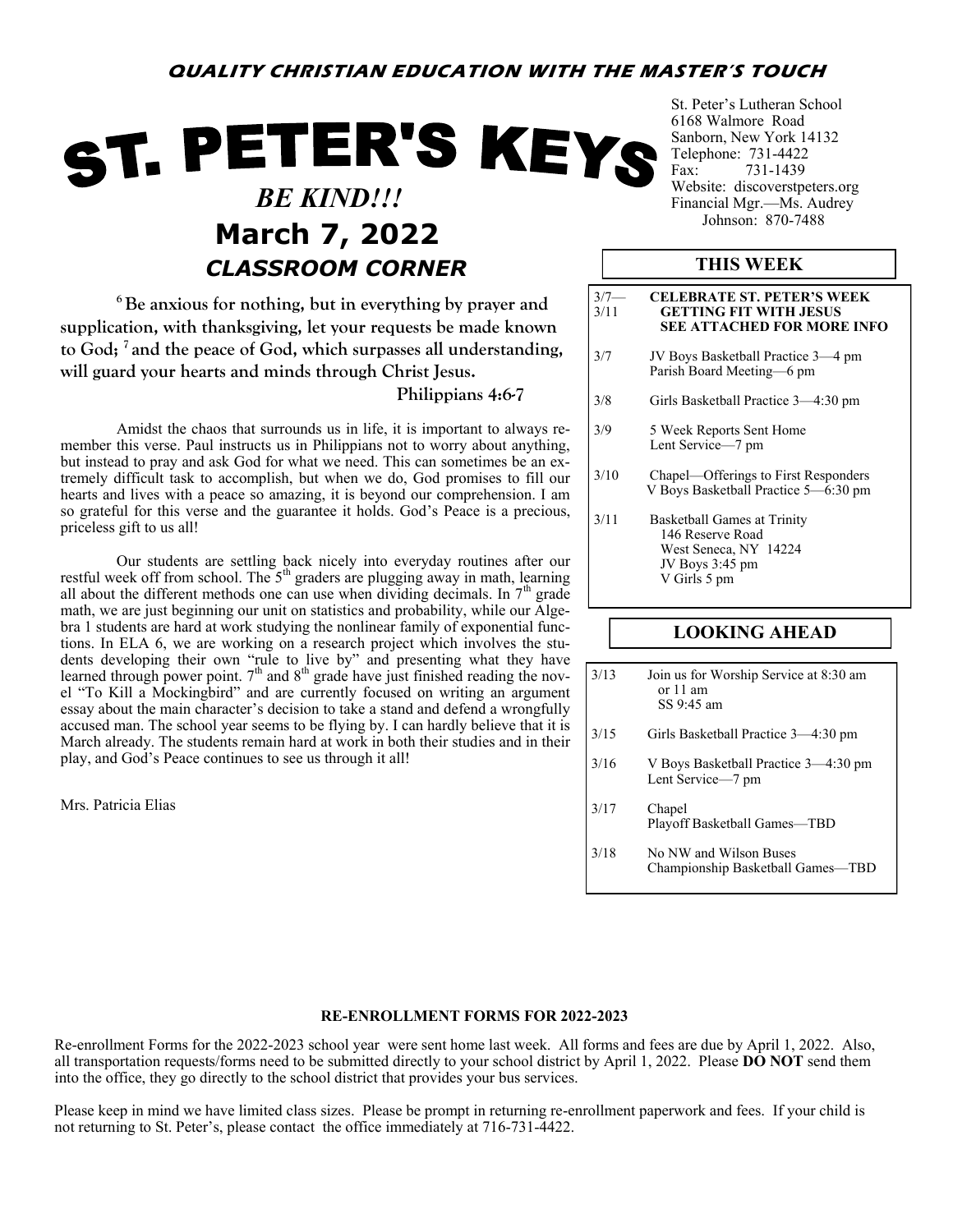## **NED'S MINDSET MISSION**

Our school is hosting Ned's Mindset Mission, a live streaming event on Friday, March 11th. Please see the attached flyer for more details on this event and order form to purchase yo-yo's, etc.

#### **BISON FUND SCHOLARSHIPS**

#### **NEW FAMILIES TO BISON FUND**

The deadline for families to complete the pre-application has been extended to today, March 7th. The lottery drawing will be held on March 8th. They will notify families the results via email. If a family is selected to receive funding, you will receive a link to complete a full application online. The deadline for new families to complete the full application is April 30th. The pre-application form remains open on the website. Families who complete it will be placed on a waiting list. They do take families off the waitlist as more funds become available, so please apply.

#### **RENEWING FAMILIES TO BISON FUND**

Bison has sent families an email on February 22nd with the link to start the renewal process. As a reminder, you will need to upload your financial documents in Step 3 of the renewal process. The deadline for families to renew there scholarship for the 2022-23 school year is April 15th.

If you have any questions, please feel free to call 716-854-0869 or visit www.bisonfund.com.

### **OPEN HOUSE TOURS**

If someone you know is interested in a quality Christian Education for a child in Pre-K through Grade 8, St. Peter's may be a great fit! We will be giving private tours to individuals who schedule an appointment. Please contact the office at 716-731-4422 for more information and to set up an appointment.

## **CHICKEN BBQ**

One of our planned fundraisers this year for the school is a drive-thru Chiavetta's Chicken BBQ. The Parish Board of Education is sponsoring this BBQ on Thursday, April  $7<sup>th</sup>$  from 4:00 to 6:00 pm. All proceeds will be used to help keep tuition costs down. We will be asking each family to sell at least 4 tickets. More will be available; the more you sell the better. Tickets will be sent home Monday, March 14th. If you have more than one child at St. Peter's, the 4 tickets will be sent home with your oldest child. Please look for them.